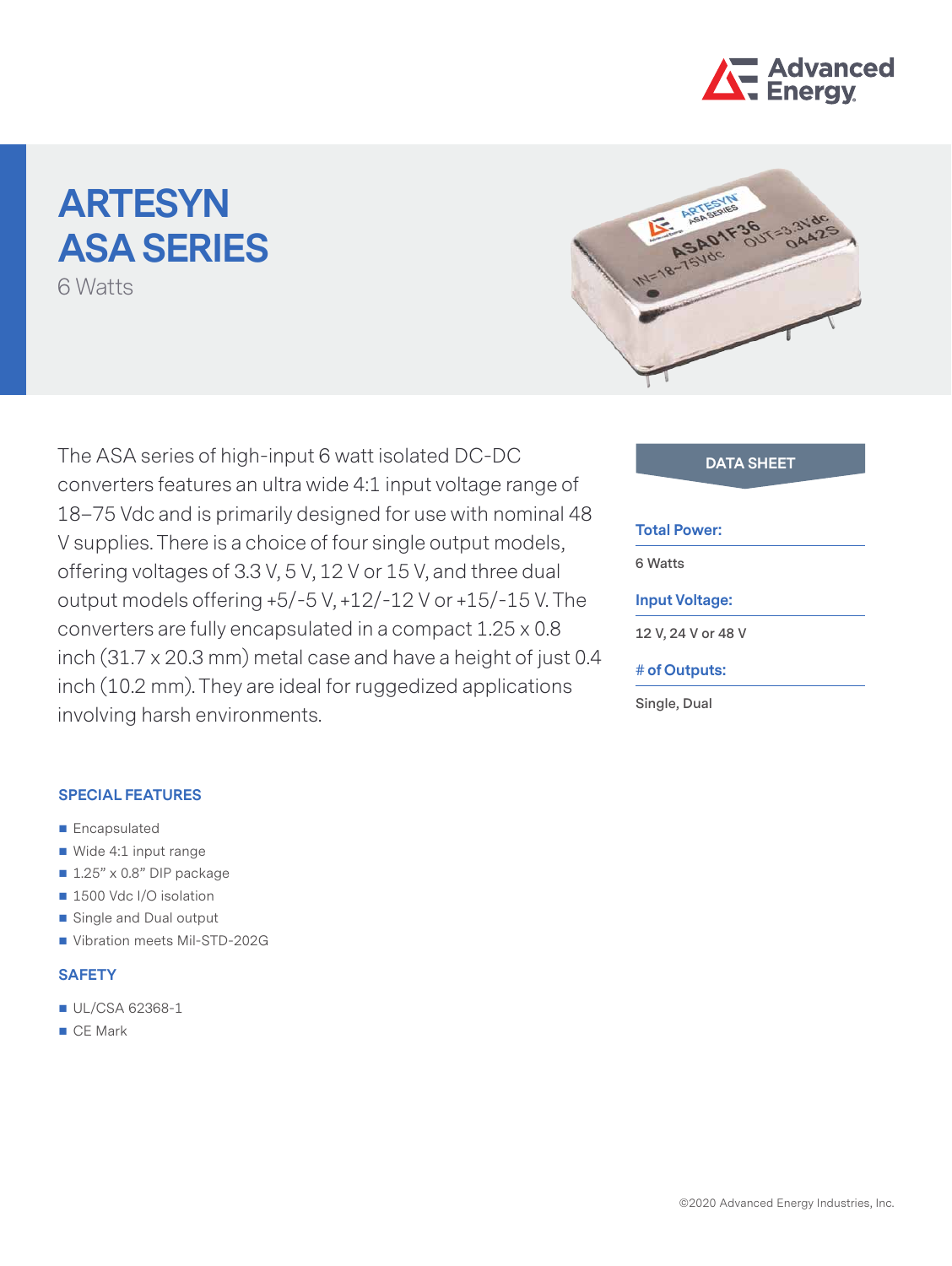# **ASA SERIES**

# **ELECTRICAL SPECIFICATIONS**

| Input                    |                                                                                  |  |  |  |
|--------------------------|----------------------------------------------------------------------------------|--|--|--|
| Input range              | 9 to 36 Vdc; 18 to 75 Vdc                                                        |  |  |  |
| Efficiency               | 81% @ 5 Vo<br>(Vin = nom; lout = lout max; Ambient temperature = $25^{\circ}$ C) |  |  |  |
| Output                   |                                                                                  |  |  |  |
| Voltage tolerance        | ±2.0%                                                                            |  |  |  |
| Line regulation          | ±0.5%                                                                            |  |  |  |
| Load regulation          | Single output: 1% @ 3.3 Vo<br>Other: ±0.5%<br>Dual output: ±3.0%                 |  |  |  |
| Noise/ripple             | 3.3 Vo, 5 Vo: 100 mV<br>12 Vo: 120 mV<br>15 Vo: 150 mV                           |  |  |  |
| Short circuit protection | Auto-restart                                                                     |  |  |  |
| Switching frequency      | 200 KHz                                                                          |  |  |  |
| Temperature coefficient  | ±0.02/°C                                                                         |  |  |  |
| <b>Isolation</b>         |                                                                                  |  |  |  |
| I/O isolation            | 1500 VDC min.                                                                    |  |  |  |
| Insulation resistance    | 10 Mohm                                                                          |  |  |  |
| Insulation capacitance   | 1000 pF                                                                          |  |  |  |

# **ENVIRONMENTAL SPECIFICATIONS**

| Operating ambient temperature range | $-40$ °C to +71°C (no derating) |  |
|-------------------------------------|---------------------------------|--|
| Storage temperature                 | -55 °C to +105 °C               |  |
| Humidity                            | 5% to 95% (non-condensing)      |  |
| MTBF                                | 1 Mhrs demonstrated MTBF        |  |
| RoHS 6 compliant                    | Yes                             |  |

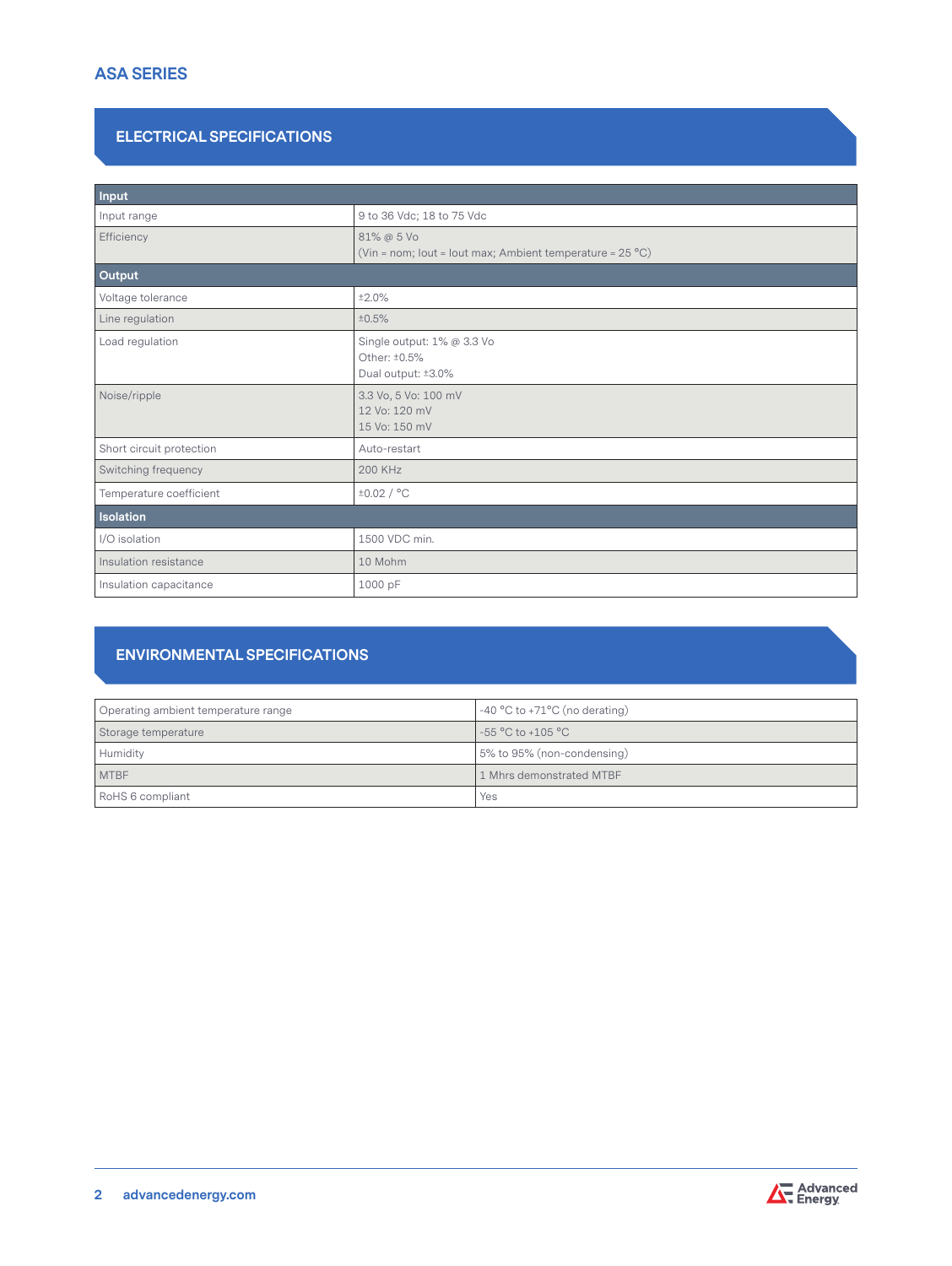# **ASA SERIES**

# **ORDERING INFORMATION**

| <b>Model Number</b> | <b>Input Voltage</b> | Output 1 Voltage | <b>Output 2 Voltage</b> | <b>Maximum Power</b> |
|---------------------|----------------------|------------------|-------------------------|----------------------|
| ASA01F18-LS         | $9 - 36V$            | 3.3 V @ 1.2 A    |                         | 3.96 W               |
| ASA01A18-LS         | $9 - 36V$            | 5 V @ 1.00 A     |                         | 5 W                  |
| ASA00B18-LS         | $9 - 36V$            | 12 V @ 0.50 A    |                         | 6 W                  |
| ASA00C18-LS         | $9 - 36V$            | 15 V @ 0.40 A    |                         | 6 W                  |
| ASA00AA18-LS        | $9 - 36V$            | 5 V @ 0.50 A     | $-5$ V @ 0.5 A          | 5 W                  |
| ASA00BB18-LS        | $9 - 36V$            | 12 V @ 0.25 A    | $-12$ V @ 0.25 A        | 6 W                  |
| ASA00CC18-LS        | $9 - 36V$            | 15 V @ 0.20 A    | $-15$ V @ 0.20 A        | 6 W                  |
| ASA01F36-LS         | $18 - 75V$           | 3.3 V @ 1.2 A    |                         | 3.96 W               |
| ASA01A36-LS         | $18 - 75V$           | 5 V @ 1.00 A     |                         | 5 W                  |
| ASA00B36-LS         | $18 - 75V$           | 12 V @ 0.50 A    |                         | 6 W                  |
| ASA00C36-LS         | $18 - 75V$           | 15 V @ 0.40 A    |                         | 6 W                  |
| ASA00AA36-LS        | $18 - 75V$           | 5 V @ 0.50 A     | $-5$ V @ 0.5 A          | 5 W                  |
| AEE00BB36-LS        | $18 - 75V$           | 12 V @ 0.25 A    | $-12$ V @ 0.25 A        | 6 W                  |
| ASA00CC36-LS        | $18 - 75V$           | 15 V @ 0.20 A    | $-15$ V @ 0.20 A        | 6 W                  |

Please contact Artesyn Embedded Power for information on other output voltages, power ranges and configurations. Available in RoHS 6 version only.

# **MECHANICAL DRAWINGS**

# **Single Output**



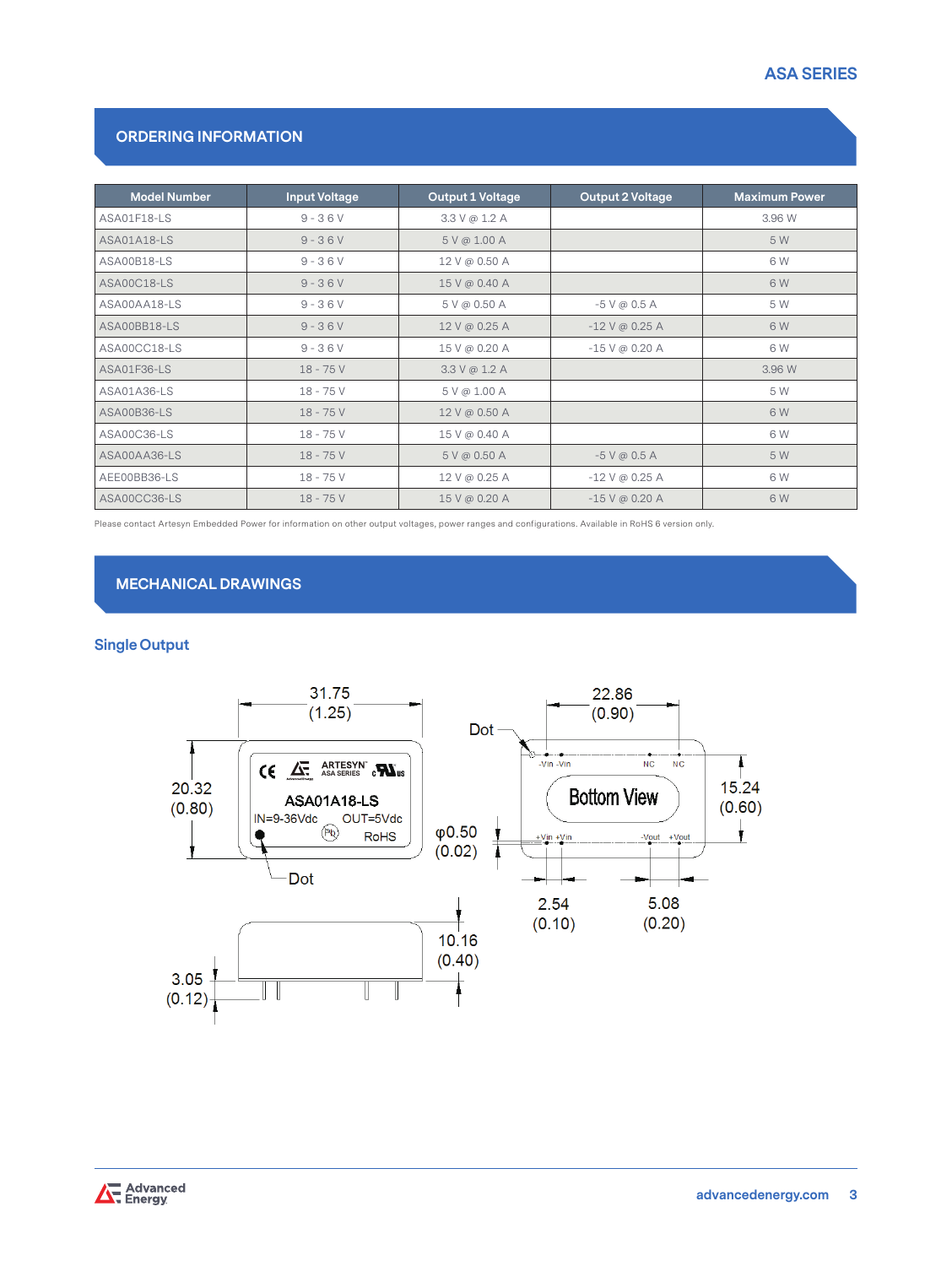# **ASA SERIES**

# **MECHANICAL DRAWINGS**

# **Dual Output**



Notes:

1. All specifications are subject to change without notice. Mechanical drawings are for reference only.

2. Warranty: 1 yr

3. Label and logo appearance may vary from what is shown on mechanical drawings.